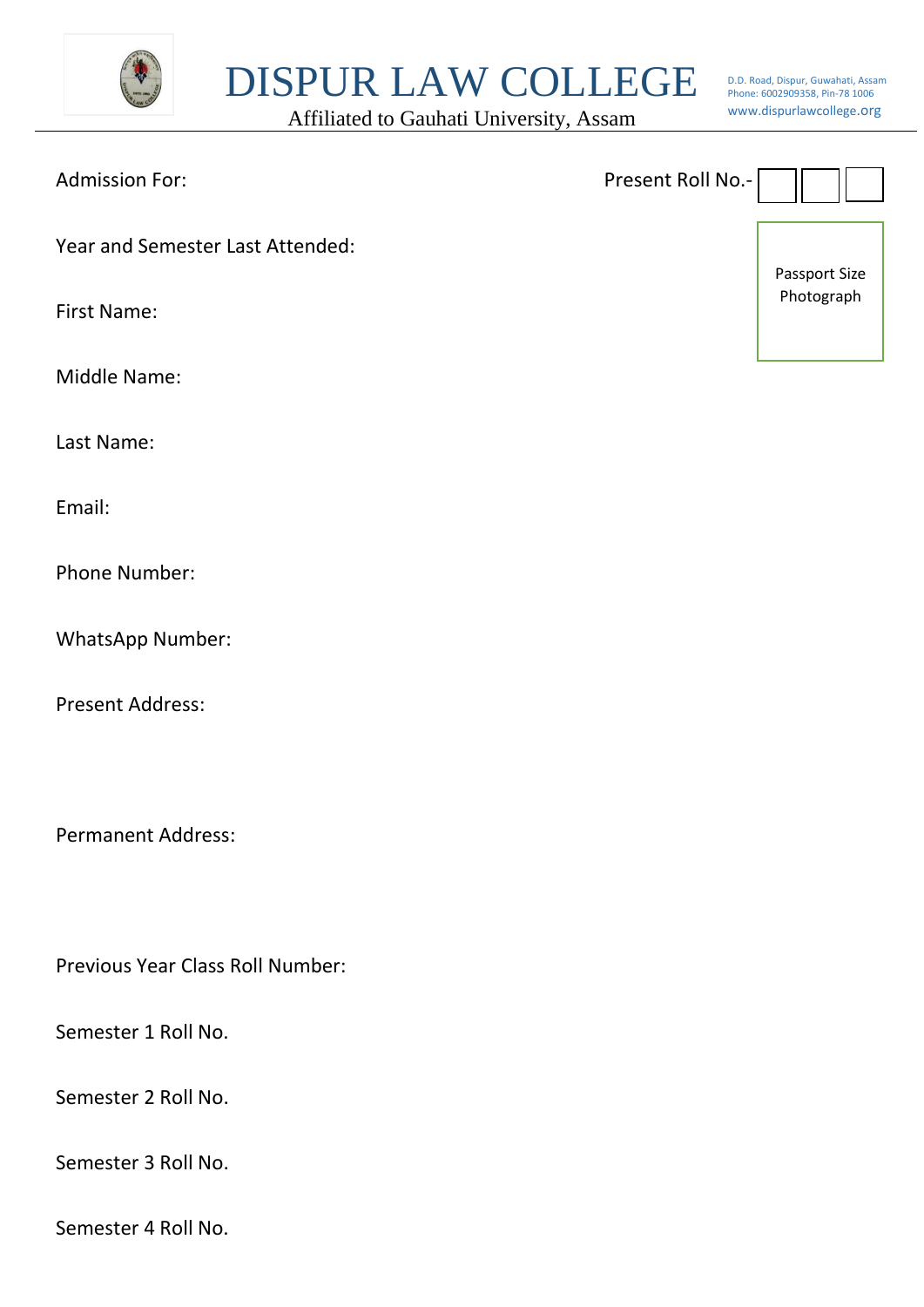

Affiliated to Gauhati University, Assam

Semester 5 Roll No.

Semester 6 Roll No.

Semester 7 Roll No.

Semester 8 Roll No.

Semester 9 Roll No.

GU Examination Roll Number:

GU Registration Number:

Father's Name:

Mother's Name:

Guardian Phone Number:

Date of Birth:

Caste:

Sex:

Nationality:

Religion: